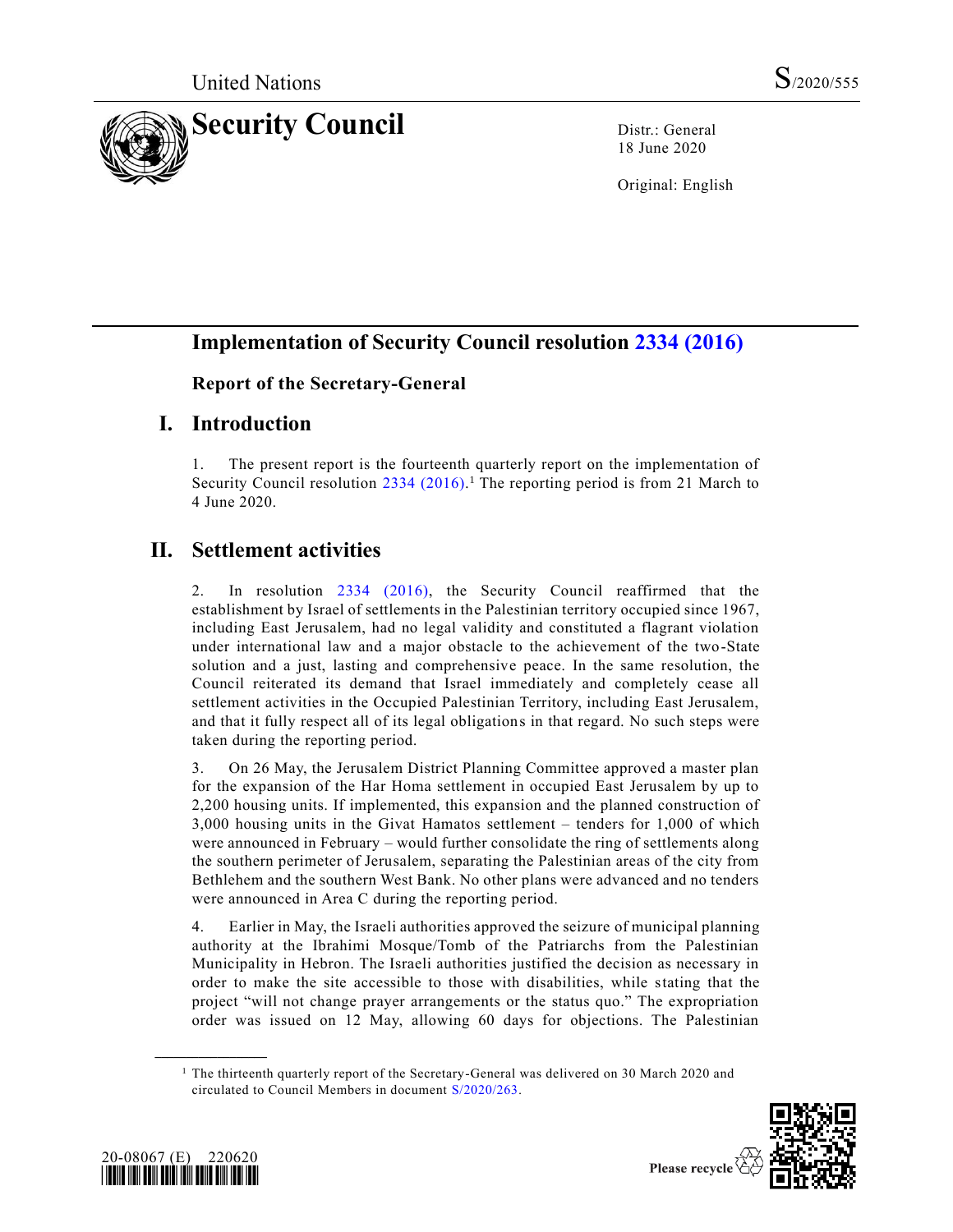leadership, the Hebron Municipality, the Waqf and the Islamic authorities, among others, have condemned this move, arguing that it violates the 1997 Protocol concerning the Redeployment in Hebron.

5. During the reporting period, demolitions and seizures of Palestinian-owned structures continued across the occupied West Bank, including East Jerusalem, despite the coronavirus disease (COVID-19) outbreak and some indications from the Israeli authorities of a temporary freeze on the demolition of inhabited buildings due to the pandemic. Citing the absence of Israeli-issued building permits, which remain almost impossible for Palestinians to obtain, the Israeli authorities demolished or seized 132 structures, resulting in the displacement of 86 Palestinians, including 47 children and 42 women, with 700 others also adversely affected. A total of 16 of the structures were demolished or seized on the basis of military order No. 1797, which authorizes an expedited process for structures deemed to be new and gives owners only 96 hours to demonstrate that they possess a valid building permit. A total of 27 structures demolished or seized were donor-funded, and 7 of the demolished structures were water-related (cisterns, water tanks, wells). Another 10 structures, primarily in occupied East Jerusalem, were demolished by their respective owners following receipt of demolition orders.

6. On 22 April, Israeli security forces demolished six structures, three of them inhabited, in illegal outposts near the Yitzhar settlement, which were reportedly linked to frequent incidents of settler violence in the area and clashes between settler extremists and Israeli security forces, including the throwing of three Molotov cocktails at a military vehicle on 26 March.

7. On 11 May, in Kubar village, close to Ramallah, Israeli forces demolished the home of a Palestinian family as a punitive measure. The house belonged to the family of a Palestinian man charged with participating in the killing of an Israeli girl in August 2019.

8. A total of 42 structures were demolished during the Muslim holy month of Ramadan (24 April to 24 May). This is a significant increase as compared with previous years (13 in 2019; 1 in 2018; 0 in 2017).

#### **III. Violence against civilians, including acts of terror**

9. In resolution 2334 [\(2016\),](https://undocs.org/en/S/RES/2334(2016)) the Security Council called for immediate steps to prevent all acts of violence against civilians, including acts of terror, as well as all acts of provocation and destruction, and called for accountability in that regard and for compliance with obligations under international law for the strengthening of ongoing efforts to combat terrorism, including through existing security coordination, and to clearly condemn all acts of terrorism.

10. The reporting period, however, was characterized by acts of violence throughout the Occupied Palestinian Territory, including violent clashes between Palestinians and Israeli security forces, settler-related violence, stabbing and ramming attacks, the firing of rockets by Palestinian militants from Gaza towards Israel, retaliatory Israeli airstrikes against militant targets in Gaza and the use of lethal force by Israeli security forces against Palestinian civilians.

11. Overall, seven Palestinians, including one child, were killed by Israeli security forces during demonstrations, clashes, security operations and other incidents across the Occupied Palestinian Territory, and 217 Palestinians were injured, including 37 by live ammunition. One Israeli soldier was killed and three members of the Israeli security forces and two Israeli civilians, including one child, were injured in stabbings, clashes and other incidents.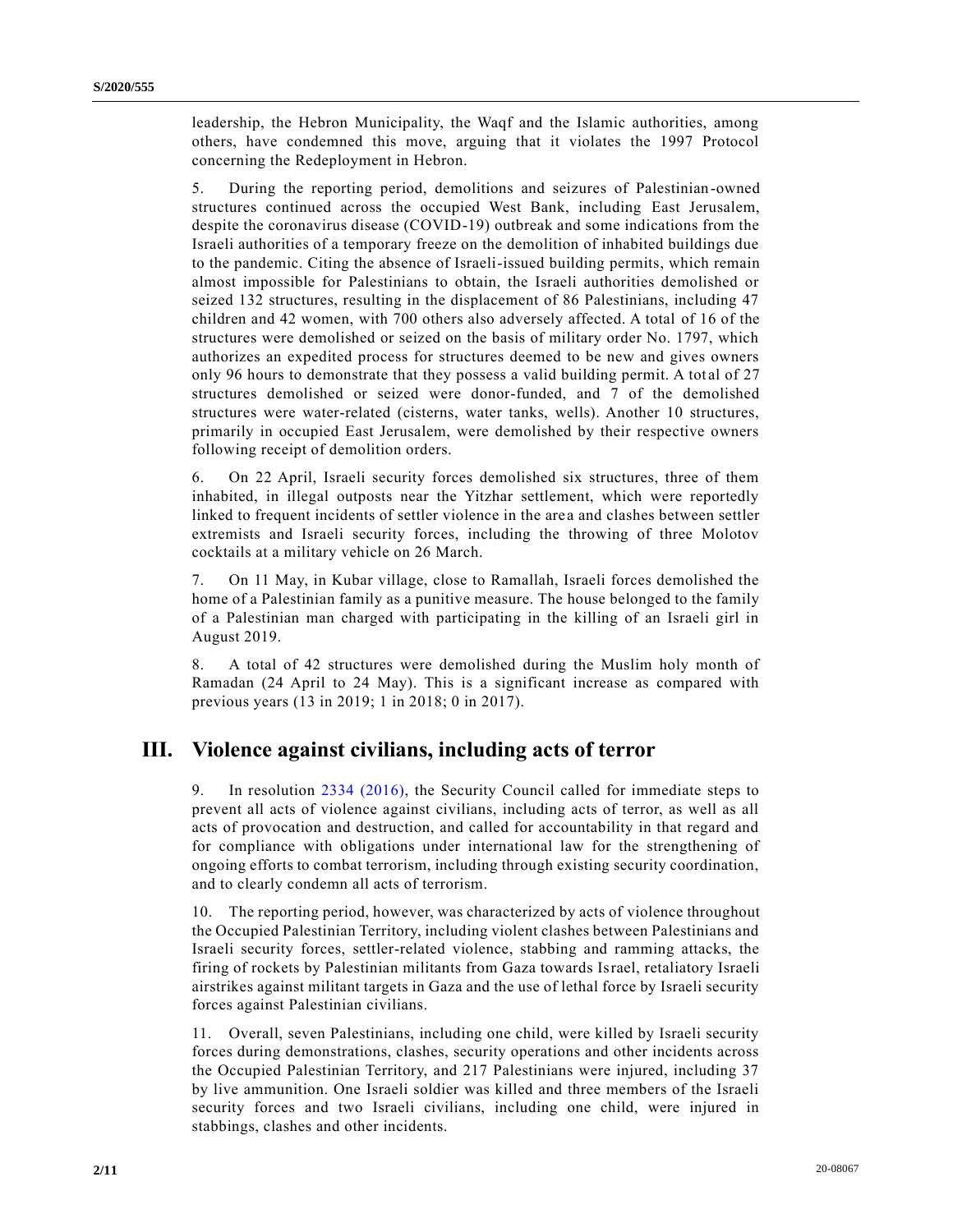12. In Gaza, while a relative calm mostly prevailed, on 27 March and 6 May, Palestinian militants launched one and two rockets, respectively, which land ed in open areas of Israel. In response, the Israel Defense Forces fired nine tank shells, reportedly targeting an alleged military observation post in Gaza. Israeli drones furthermore fired three missiles reportedly targeting Hamas military sites in Gaza. No injuries were reported.

13. On 15 May, Palestinian militants in Gaza resumed the launching of incendiary devices into Israel. No injuries or damage were caused during the reporting period.

14. On at least 164 occasions, Israeli forces opened fire toward Gaza in the areas adjacent to the perimeter fence, no injuries were reported. On 76 occasions Israeli forces opened fire at Palestinians fishing off the coast of Gaza, injuring nine.

15. In early April, Hamas detained eight civil society activists, including one woman, who had participated in a video conference with Israeli and international peace activists, on the grounds of "establishing a normalization activity with the Israeli occupation." Five have been released. The Office of the United Nations High Commissioner for Human Rights has raised serious concerns over the legality of the detentions, fair trial standards and the risk of ill-treatment in and outside detention.

16. Meanwhile, in the occupied West Bank, Israeli security forces shot and killed a 32-year-old Palestinian man and injured a relative of his in Ni'lin village on 22 March. The Israeli security forces reported that the two were throwing stones at vehicles, an account disputed by family members of the victim. Israeli autho rities are withholding the body of the deceased man from the family.

17. On 1 April, a Palestinian man died from injuries sustained in an incident on 11 March in Jabal al-Urmah, Bayta village, in Nablus Governorate. During the incident, Israeli security forces had used live ammunition and rubber-coated bullets to disperse Palestinian residents demonstrating against Israeli settlers' attempts to enter a historical religious site near the village.

18. On 22 April, a Palestinian man reportedly carried out a car ramming and stabbing attack against an Israeli border police officer at a checkpoint in occupied East Jerusalem and was subsequently shot and killed by security forces.

19. On 28 April, a 19-year-old Palestinian man stabbed a 62-year-old Israeli woman in the Israeli city of Kfar Saba, causing her moderate wounds. An Israeli civilian shot and seriously injured the Palestinian. The latter was subsequently arrested.

20. On 12 May, Israeli security forces shot, injured and arrested a Palestinian man at the Qalandiya checkpoint in the occupied West Bank, allegedly for attempting to stab a member of the Israeli security forces in the area.

21. On 12 May, an Israeli soldier was killed by a stone thrown at his head during an Israeli security forces arrest operation in the village of Ya'bad, near Janin. Israeli security forces have been conducting nightly arrest operations in the village in pursuit of those responsible. At least 53 Palestinians, including 5 women and 5 children, have been arrested, 20 of whom remain in detention. One of the detainees, a 19-year old Palestinian man, was found unconscious in an isolated area after he was arrested by Israeli security forces. The village was placed under military closure for approximately one week. A suspect was subsequently apprehended.

22. On 13 May, Israeli security forces shot a 17-year-old Palestinian boy in the head with live ammunition, killing him, during a search operation and subsequent clashes in the Fawwar refugee camp near Hebron. Witnesses identified him as a bystander. Four other Palestinians, including a child, were also injured by live fire.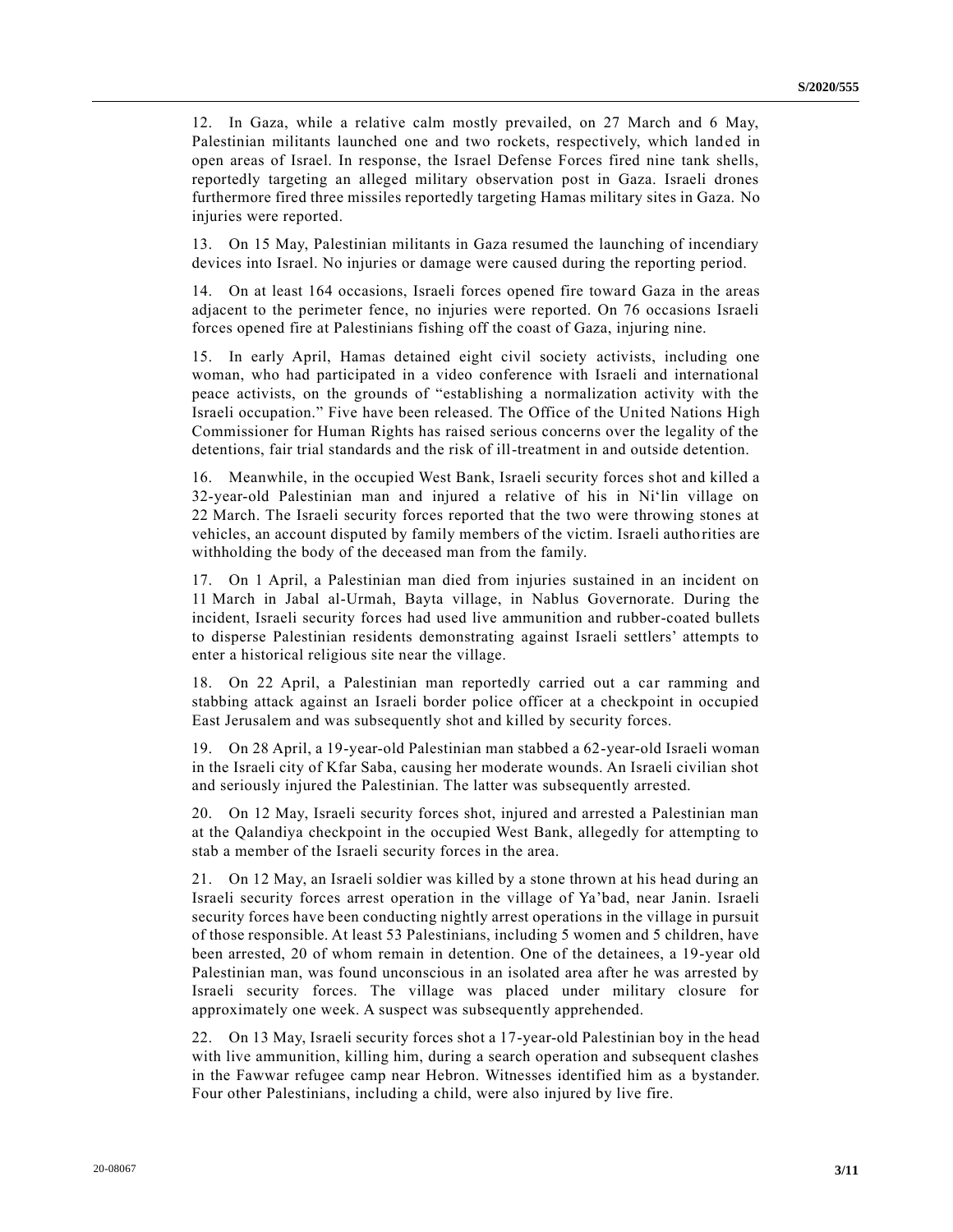23. On 14 May, a 19-year old Palestinian man was shot and killed by Israel security forces during an alleged ramming attack against Israeli soldiers at Bayt Awwa checkpoint, west of Hebron. The circumstances of the incident remain unclear. An Israeli soldier also sustained serious injuries in the incident.

24. On 15 May, Palestinians threw a pipe bomb and Molotov cocktails at an Israeli security forces observation post in Abu Dis town near East Jerusalem. Israeli security forces responded with gunfire, injuring three Palestinians.

25. On 29 May, Israeli security forces shot and killed a Palestinian man for allegedly carrying out a car ramming attack in Nabi Salih village near Ramallah. In ensuing clashes with residents, Israeli security forces shot and injured with live ammunition a 22-year old Palestinian man with Downs Syndrome.

26. On 30 May, Israeli security forces shot and killed an unarmed, autistic, 31-yearold Palestinian man in the Old City of Jerusalem. Israeli police are investigating the incident. The Prime Minister, Benjamin Netanyahu, referred to the incident as "a tragedy" and the Alternate Prime Minister and Minister of Defense, Benjamin Gantz, apologized publicly.

27. Tensions in the Isawiyah neighbourhood of occupied East Jerusalem continued as a result of Israeli security forces operations, including house raids and arrests, and recurring clashes between Israeli security forces and Palestinians. Overall, Israeli forces conducted at least 60 search and arrest operations, arresting some 100 people, including at least 16 children, and injuring one.

28. Settler-related violence in the occupied West Bank increased during the reporting period, despite strict movement restrictions imposed by the Palestinian and Israeli authorities in relation to the coronavirus disease (COVID-19) pandemic. The Office for the Coordination of Humanitarian Affairs recorded 80 attacks by Israeli settlers and others against Palestinians, resulting in 38 injuries and damage to Palestinian-owned properties.

29. A large number of incidents were also recorded in relation to the wheat harvesting season, including physical assault and harassment of Palestinian farmers by Israeli settlers, as well as damage to over 2,000 olive trees, saplings and dozens of dunums of agricultural land. These confrontations were often violent, spiralling into clashes between Palestinians and Israeli security forces. Most affected were the communities of Khidr (Bethlehem), Turmus'ayya, Mughayyir, Ras Karkar (Ramallah), As Sawiya (Nablus), Fuqayqis, the H2 zone of Hebron and Tuwani (south Hebron hills).

30. On 6 April, a group of settlers attacked Palestinian farmers with dogs, electric batons and pepper spray in Shuyukh village, east of Hebron. The settlers were reportedly trying to install a fence on Palestinian-owned land. A 53-year old farmer was injured in the attack.

31. On 7 April, 10 settlers from the Halamish settlement assaulted a Palestinian farmer while, with his sons, aged 28 and 32, he was ploughing his land near Kobar village. The three were beaten with rifles and the sons taken to the settlement. The brothers were later released.

32. On 6 May, 11 settlers attacked a 52-year old Palestinian man and his nephew who were herding sheep near Burqah village, south of Janin. Twenty of his sheep were still missing at the end of the reporting period.

33. On 18 May, Israel's District Court in Lod convicted an Israeli settler of the murder in 2015 of three members of the Palestinian Dawabsheh family, including a toddler, when their home in the occupied West Bank village of Duma was burned down while they were asleep. In its verdict, the Court concurred with the State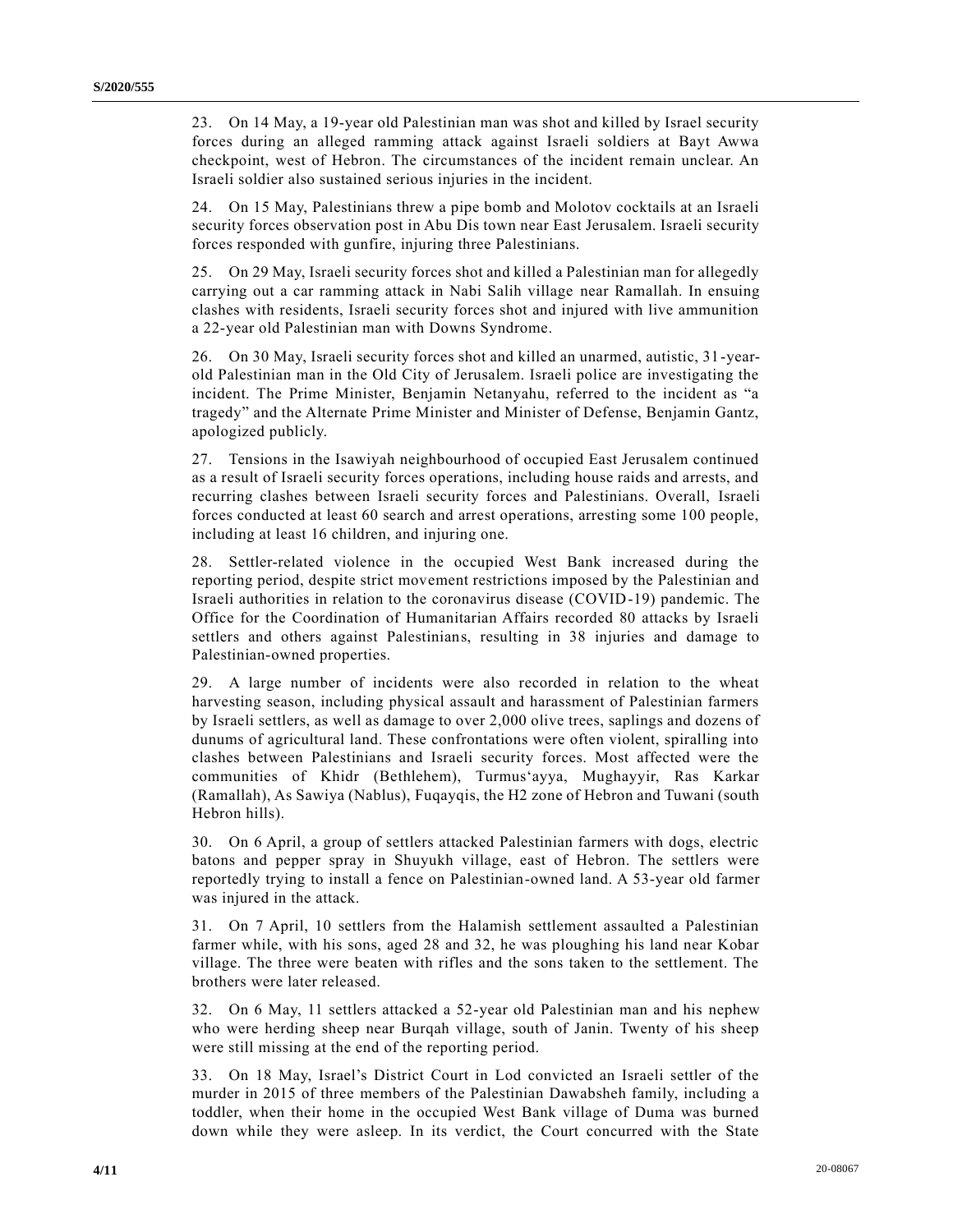prosecution that the murder was an act of terror; however the settler was acquitted of the charge of membership in a terror organization. The defendant reportedly intends to appeal the case to the Supreme Court.

#### **IV. Incitement, provocations and inflammatory rhetoric**

34. In its resolution [2334 \(2016\),](https://undocs.org/en/S/RES/2334(2016)) the Security Council called upon both parties to act on the basis of international law, including international humanitarian law, and their previous agreements and obligations, to observe calm and restraint and to refrain from provocative actions, incitement and inflammatory rhetoric, with the aim, inter alia, of de-escalating the situation on the ground, rebuilding trust and confidence, demonstrating through policies and actions a genuine commitment to the two-State solution and creating the conditions necessary for promoting peace. Provocation, incitement and inflammatory rhetoric continued during the reporting period.

35. On its social media pages, Fatah continued to glorify perpetrators of previous terrorist attacks against Israelis. On multiple occasions, senior Palestinian officials accused Israeli authorities of seeking to intentionally spread COVID-19 among Palestinians. Members of militant factions continued to praise acts of violence against Israelis, including the ramming and stabbing attack on 22 April at a checkpoint in occupied East Jerusalem.

36. At the same time, Senior Israeli government officials continued to make inflammatory statements in support of the illegal annexation of parts of the occupied West Bank, with some calling it a "historic opportunity." One Israeli minister stated that "under no circumstances will we allow for the establishment of a Palestinian state." Also in the context of annexation discussions, some Israeli political leaders made demeaning comments with regard to Palestinians, outlining their goal as gaining "maximum territory with minimum Arabs".

37. On 3 April, Israeli police detained the Palestinian Authority Minister of Jerusalem Affairs for several hours and interrogated him over allegations of violating an Israeli law prohibiting Palestinian Authority activities in Jerusalem without coordination. The Minister was released on the condition that he abstain from such activities and was banned from movement within East Jerusalem for 14 days. On 5 April, the Authority's Governor of Jerusalem was arrested over similar allegations and released the following day. On 14 April, Israeli security forces raided and shut down a COVID-19 testing centre opened by the Palestinian Ministry of Health in Silwan and arrested a volunteer. On 5 May Israeli security forces arrested 15 Palestinians, including the Palestinian Authority Secretary-General of the National People's Congress of Jerusalem, and the Mayor of Kafr Aqab, in occupied East Jerusalem and the Old City.

### **V. Affirmative steps to reverse negative trends**

38. In its resolution [2334 \(2016\),](https://undocs.org/en/S/RES/2334(2016)) the Security Council called for affirmative steps to be taken immediately to reverse the negative trends on the ground that were imperilling the two-State solution. Negative trends on the ground continued during the reporting period.

39. On 17 May, a new emergency coalition Government was sworn into office in Israel, following a year of political uncertainty that ended with the 20 April signing of a coalition agreement. The agreement stipulates that, as of 1 July, and following consultation with the Alternate Prime Minister, the Prime Minister of Israel can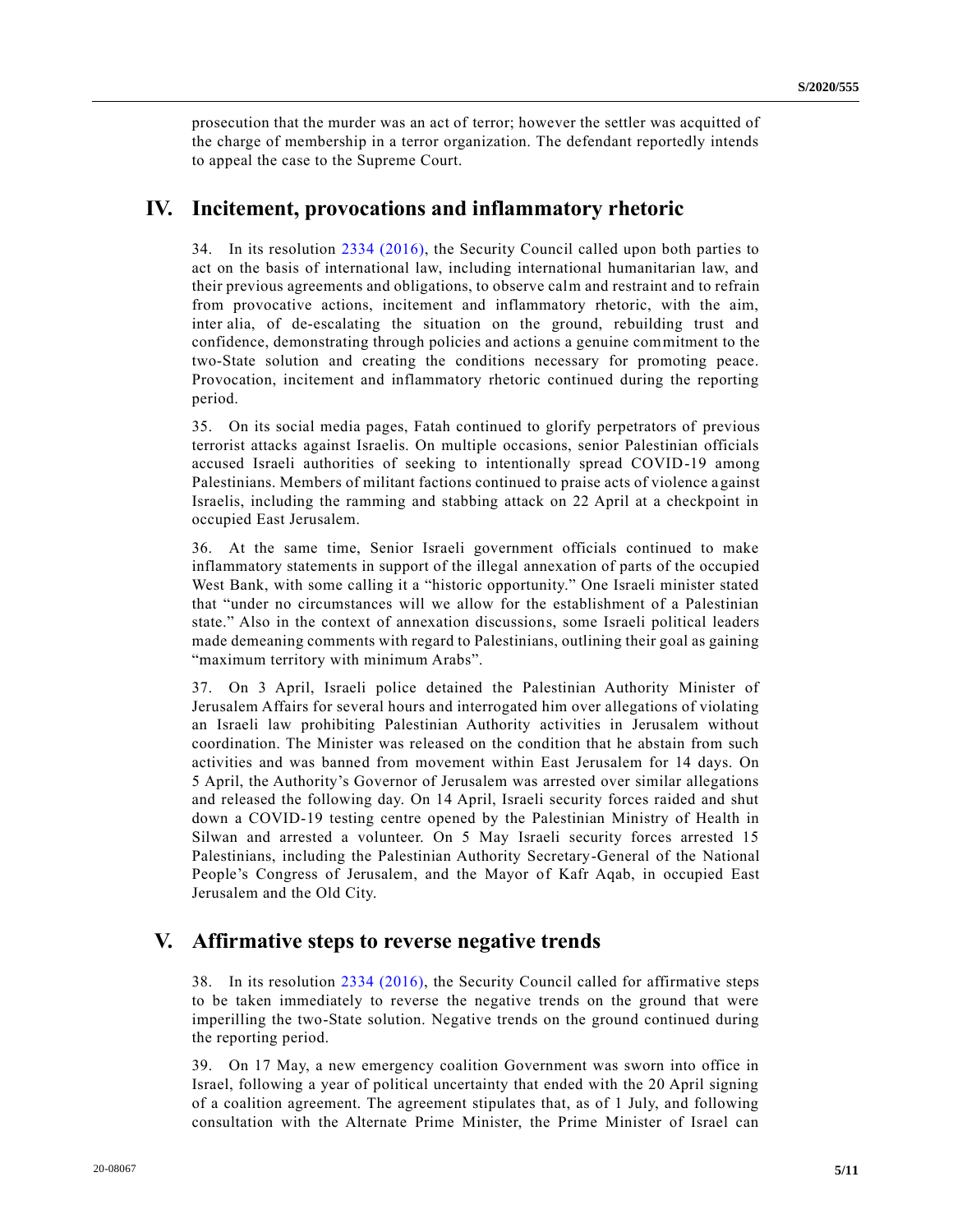present "the agreement to be reached with the United States on the application of sovereignty" over parts of the occupied West Bank for approval in the Government or Knesset. The agreement also calls for the promotion of peace agreements with the country's neighbours and regional cooperation.

40. On 19 May, in response to the stated plans of Israel to annex parts of the occupied West Bank, the Palestinian Authority announced that it was absolved "of all the agreements and understandings with the American and Israeli governments and of all the obligations based on these understandings and agreements, including the security ones", further calling on Israel to assume its obligations as the occupying Power. The statement by the President of the State of Palestine, Mahmoud Abbas, also reaffirms the Palestinian "commitment to a solution to the Palestinian-Israeli conflict based on the two-State solution … on the condition that negotiations will be held to achieve that under international auspices (the Quartet plus) and through an international peace conference based on international legitimacy." It reaffirms the Palestinian leadership's willingness to "achieve a just and comprehensive peace," based on the Arab Peace Initiative and United Nations resolutions, including Security Council resolution [2334 \(2016\).](https://undocs.org/en/S/RES/2334(2016))

41. On 20 May, the Palestinian Prime Minister instructed Cabinet members to immediately commence implementation of the Palestinian leadership's announcement, while assuring the international community that the Palestinian Authority would not allow security to deteriorate. On the same day, Palestinian officials formally notified Israeli counterparts of the termination of security coordination. On 3 June, the Authority announced that it would refuse to receive the clearance funds that Israel collects on its behalf under the Paris Protocol on Economic Relations between the Government of the State of Israel and the Palestine Liberation Organization. The practical implications of these steps are still unfolding.

42. Palestinians continue to face the immense socioeconomic impacts of COVID-19. Tens of thousands of Palestinians have lost their jobs, small and medium enterprises are unable to operate and non-conflict-related violence against women and children has increased. The World Bank estimates that the Palestinian economy will likely decline by 7.6 per cent to 11 per cent in 2020. As a result of sharp declines in Palestinian Authority revenues, the Authority's fiscal deficit could reach \$1 billion– \$1.5 billion in 2020. Without recourse to international borrowing or additional budget support from donors, the Palestinian Government will be forced to adopt severe austerity measures. As a stop-gap measure, on 11 May, Israel and the Authority concluded a \$233 million loan agreement, secured against future Palestinian clearance revenues collected by Israel. This arrangement is intended to ensure that the Authority can maintain a minimum level of cash flow for the coming four months. The Authority has decided not to avail itself of this facility, further to its decision of 19 May.

43. On 9 May, an Israeli military order, amended in February 2020, came into effect, which could hold Palestinian commercial banks liable for processing the Palestinian Authority's payments to Palestinian security prisoners, their families or families of those killed while involved in attacks against Israelis. According to media reports, the implementation of the amendment was frozen on 4 June pending further review.

44. On 24 April, the Jerusalem District Court issued a decision ordering the temporary withholding of some \$128 million from the Palestinian Authority as compensation to families of victims of attacks against Israelis during the second intifada. The Court ruled that the sum, at least in part, would be collected from the Authority's clearance revenues withheld by Israel since March 2019.

45. Humanitarian interventions continue in close coordination with all relevant authorities to help address the ramifications of the COVID-19 outbreak across the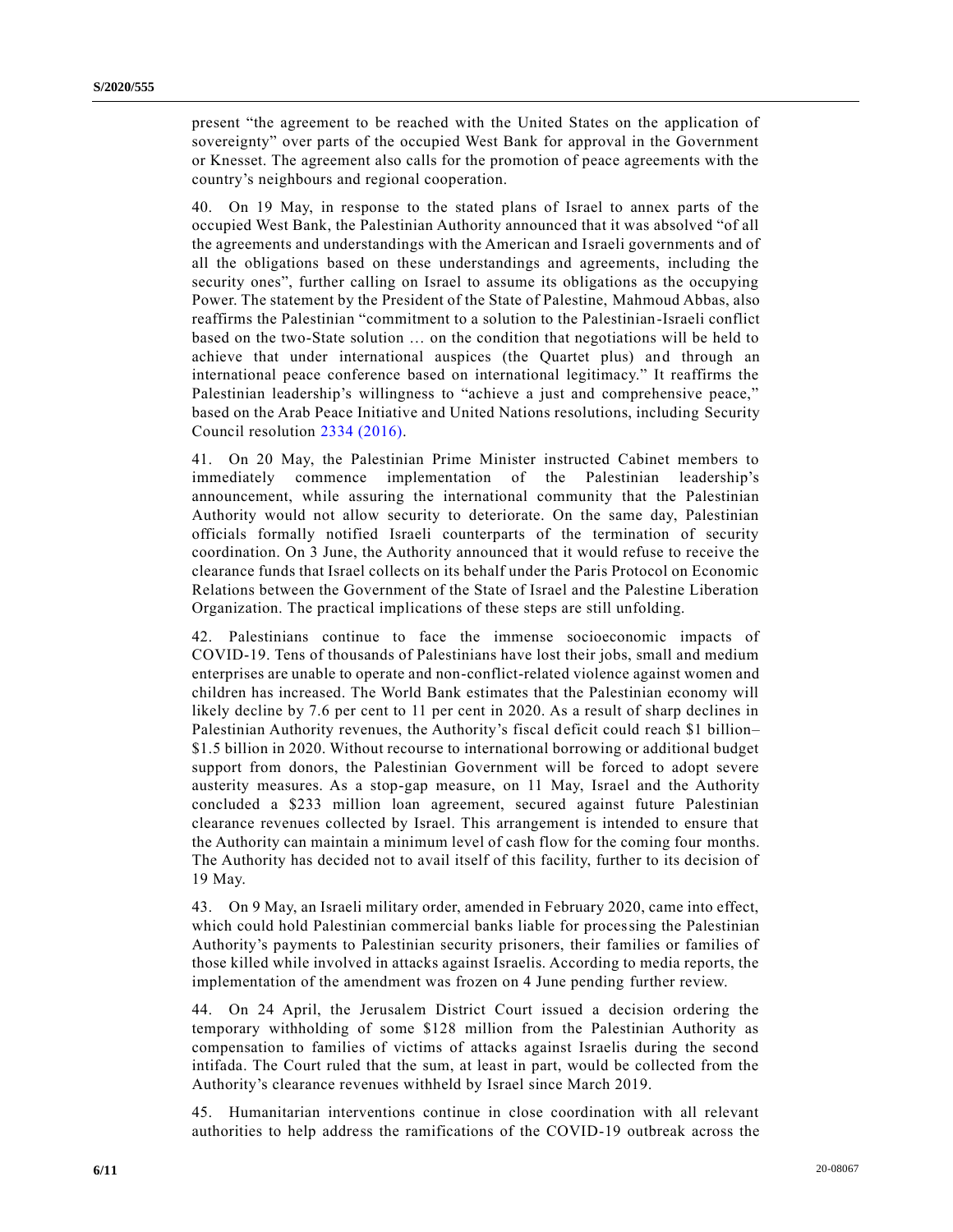Occupied Palestinian Territory. The revised COVID-19 inter-agency response plan, put forward by the United Nations and partners, which requested \$42.4 million to contain the pandemic and mitigate its impact up to the end of June 2020, is 58 per cent funded, with an additional \$17.3 million in funding outside the appeal. Including resources outside the response plan, \$39.5 million have been mobilized to support COVID-19-related response activities in the Occupied Palestinian Territory.

46. The COVID-19 pandemic has compounded the already dire humanitarian, economic and political situation in Gaza. According to recent surveys, approximately 35 per cent of industrial firms in Gaza have ceased operation completely owing to COVID-19, while the rest have reduced their operating capacity. As a result, approximately 13,000 industrial workers have lost their jobs. Virtually all restaurants and hotels have ceased operations, leading to the release of over 10,000 workers. Recent job losses come on top of an already high unemployment rate in Gaza of 45 per cent at the end of 2019.

47. Reconstruction and repair of damages incurred during the 2014 conflict in Gaza slowed owing to the COVID-19 pandemic and lack of funding. The reconstruction of 65 destroyed houses and the repair of 13 partially damaged homes were completed. The reconstruction of an additional 410 destroyed houses is in progress. There remains a funding gap of \$34 million to complete the reconstruction of 849 destroyed homes and \$75 million for the repair of 56,037 partially damaged homes.

48. In March, the United Nations Relief and Works Agency for Palestine Refugees in the Near East (UNRWA) launched comprehensive measures to prevent and contain the spread of COVID-19 across the Occupied Palestinian Territory. The Agency closed all its schools in the Territory simultaneously with Palestinian Authority schools, while its medical clinics successfully introduced strict protocols to reduce non-urgent and chronic patient volume, including through telemedicine. In Gaza, among other measures, the Agency closed food distribution centres serving over 1 million beneficiaries per quarter, as these represented an enormous transmission risk, and resorted to a challenging logistical effort to conduct home deliveries of food parcels. The Agency also began meeting humanitarian needs arising from the situation, including cash assistance for Palestinians, in particular the elderly, unable to access necessary medical services for financial reasons. Coordinating with Palestinian authorities and with support from other partners, UNRWA supported preventive efforts to avoid a major COVID-19 outbreak.

49. UNRWA continued to face enormous financial challenges with more than half the Agency's core operating budget unfunded at the end of the reporting period. In consultation with UNRWA, Jordan and Sweden announced that they would co-chair a ministerial-level pledging conference on 23 June to raise funds for the Agency's 2020 needs, secure commitments for a further two years and identify additional, innovative sources of financing.

50. On 2 June, Norway and the European Union co-chaired a virtual Ministerial meeting of the Ad Hoc Liaison Committee. The Palestinian Prime Minister and Minister of Finance, the Director General of the Ministry of Foreign Affairs of Israel, and foreign ministers of key donors and regional countries took part in the meeting alongside representatives of the United Nations, the World Bank and the International Monetary Fund. Donors underscored their commitment to the Palestinian Government and people, as well as the United Nations, in particular UNRWA, and their continued support for a negotiated two-State solution and Palestinian economic development. They noted the parties' cooperation on the COVID-19 response in the Occupied Palestinian Territory and called for their economic relationship to be updated and modernized, highlighting the large financing gap likely to face the Palestinian Government owing to the crisis. Donors expressed concern over the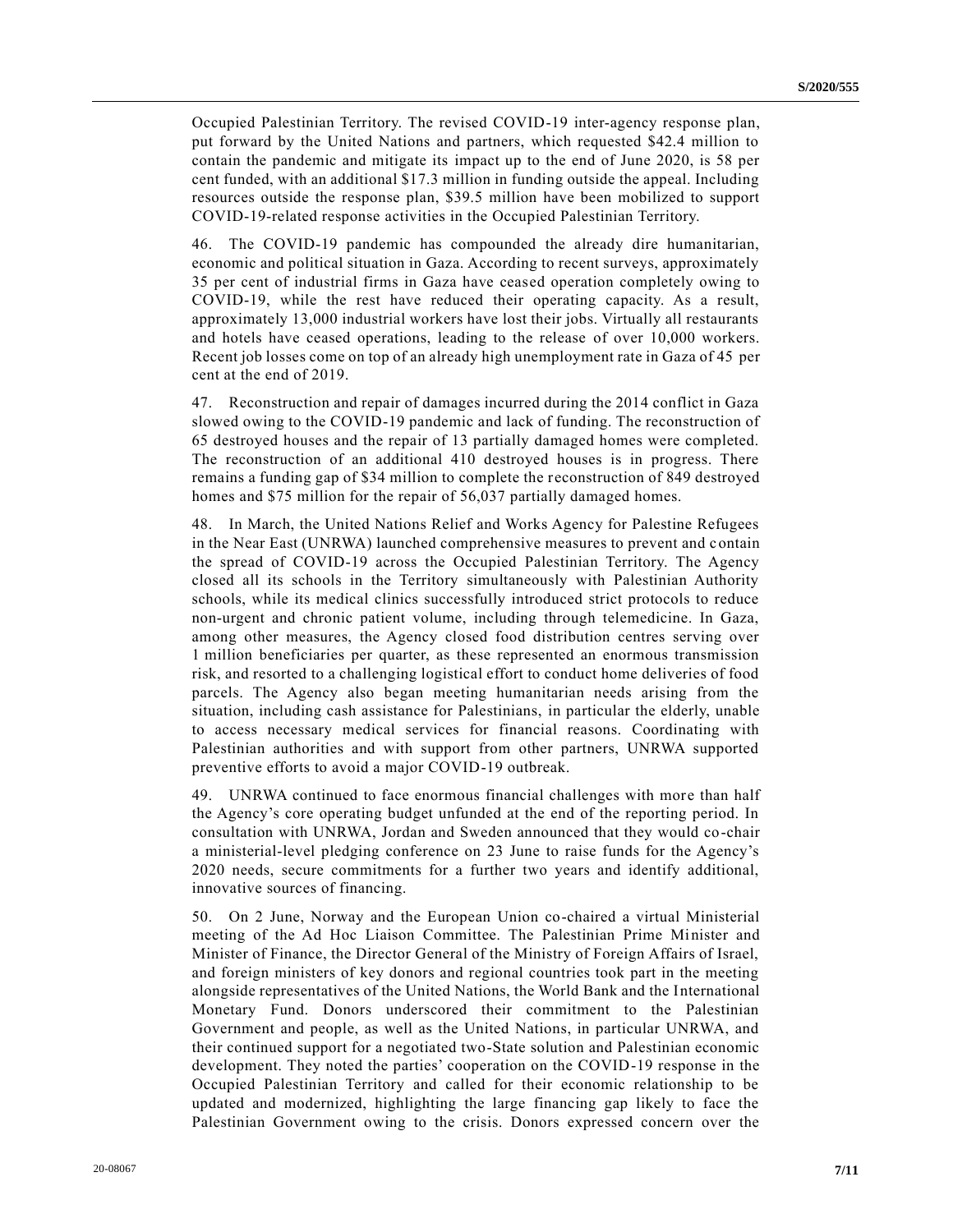negative implications of unilateral actions on the ground, in particular the stated intention of Israel to annex parts of the occupied West Bank. As noted in the Committee's Chair's summary, "any such move, if implemented, would run counter to the efforts to realize a viable two-State solution and be detrimental to peace and security, and would constitute a violation of international law."

## **VI. Efforts by the parties and the international community to advance the peace process and other relevant developments**

51. In its resolution [2334 \(2016\),](https://undocs.org/en/S/RES/2334(2016)) the Security Council called upon all States to distinguish, in their relevant dealings, between the territory of the State of Israel and the territories occupied since 1967. No such steps were taken during the reporting period.

52. In the same resolution, the Security Council called upon all parties to continue, in the interest of the promotion of peace and security, to exert collective efforts to launch credible negotiations on all final status issues in the Middle East peace process and urged in that regard the intensification and acceleration of international and regional diplomatic efforts and support aimed at achieving, without delay, a comprehensive, just and lasting peace in the Middle East on the basis of the relevant United Nations resolutions, the Madrid terms of reference, including the principle of land for peace, the Arab Peace Initiative and the Quartet road map, and an end to the Israeli occupation that began in 1967. The Security Council underlines that it will not recognize any changes to the 4 June 1967 lines, including with regard to Jerusalem, other than those agreed by the parties through negotiations.

53. On 22 May, the Envoys of the Middle East Quartet from the Russian Federation, the United States of America, the European Union and the United Nations held a conference call to discuss the prospect of Israeli-Palestinian peace and the latest developments on the ground. The United Nations reaffirmed its commitment to achieving a negotiated two-State solution, in line with relevant United Nations resolutions, international law and bilateral agreements, and reiterated its call to all stakeholders to refrain from any unilateral action that harms the prospects of meaningful negotiations and peace. Discussions are ongoing, notwithstanding substantial differences among Quartet members on the way forward.

## **VII. Observations**

54. I am gravely concerned by the stated intention of the Government of Israel to annex parts of the occupied West Bank. If implemented, this would constitute a most serious violation of international law, including the Charter of the United Nations. It would be devastating to the two-State solution and threaten efforts to advance regional peace and our broader efforts to maintain international peace and security. Concern and opposition to annexation is widespread and shared throughout the region and the international community. Many countries, regional intergovernmental organizations, prominent civil society groups and eminent Israelis and Palestinians are warning about the legal, political and security consequences of such unilateral action. I call upon Israel to abandon its annexation plans.

55. For over 25 years, Palestinians have believed that the peaceful pursuit of their right to self-determination, through meaningful negotiations, would result in an independent, contiguous and sovereign state of their own – Palestine, living side-byside with Israel, in peace, with secure and recognized borders, and with Jerusalem as the capital of both States. I have always shared this belief. However, unilateral Israeli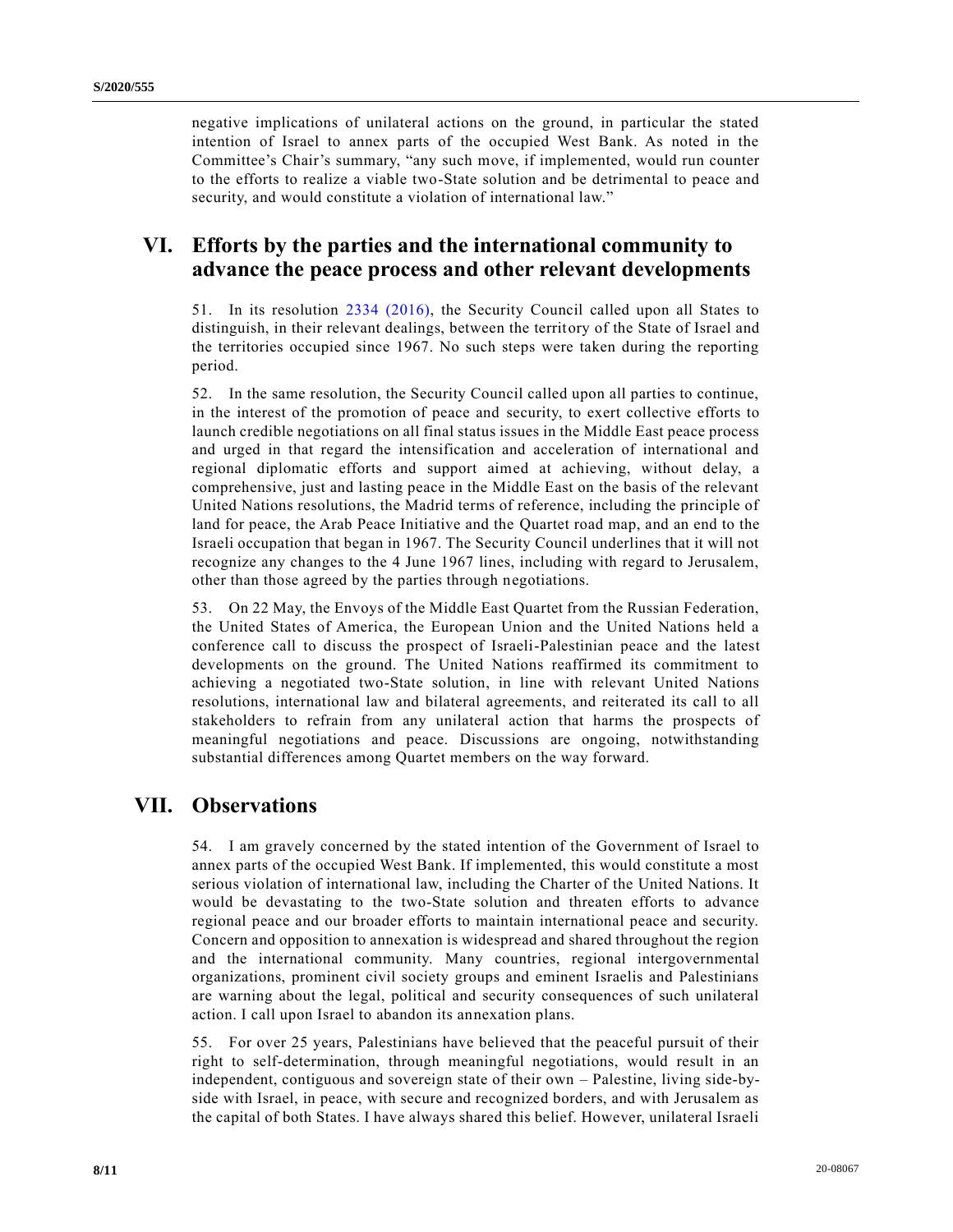annexation of any part of the occupied West Bank would effectively close the door for a renewal of negotiations and destroy the prospect of a viable Palestinian State and the two-State solution. This would be calamitous for Palestinians, Israelis and the region. I cannot overemphasize the urgency of reversing this dangerous trajectory.

56. I remain deeply troubled by the continued settlement activities in the occupied West Bank, including East Jerusalem. The approval of expansion plans for the Har Homa settlement in East Jerusalem is very alarming because it is yet another c lear signal that the Government of Israel intends to solidify the continuum of illegal settlements in the area and disconnect East Jerusalem from the other Palestinian communities of the occupied West Bank, such as Bethlehem, to its south.

57. I reiterate that Israeli settlements in the occupied West Bank, including East Jerusalem, have no legal validity and constitute a flagrant violation under international law. The establishment and expansion of settlements fuel resentment, hopelessness and disillusionment among Palestinians, are key drivers of human rights violations and significantly heighten Israeli-Palestinian tensions. They entrench the military occupation of Israel and undermine the prospect of achieving a viable two - State solution by systematically eroding the possibility of establishing a contiguous, independent and sovereign Palestinian State. I urge the Government of Israel to stop the advancement of all settlement plans immediately.

58. The dispute over planned construction work by the Israeli authorities in the Ibrahimi Mosque/Tomb of the Patriarchs risks fuelling tensions in a highly sensitive part of the occupied West Bank. Any changes to the delicate balance at holy sites not agreed to by all stakeholders threaten stability and must not be taken unilaterally. I urge both parties to resolve this issue through dialogue and in a coordinated and respectful manner.

59. I am deeply concerned at the continued demolitions and seizures of Palestinian structures in the occupied West Bank, including East Jerusalem, which continue even amid the COVID-19 outbreak. In this context, the significant increase in the total number of demolitions during the Muslim holy month of Ramadan, relative to previous years, is particularly worrisome. I urge Israel to cease demolitions and seizures of Palestinian property and to allow Palestinians in the occupied West Bank, including East Jerusalem, to develop their communities, in line with its obligations under international humanitarian law.

60. I remain gravely concerned about the continuing violence, terrorist attacks against civilians, and incitement to violence that exacerbate mistrust between Israelis and Palestinians and drive us further away from a peaceful resolution of the conflict. I am appalled that yet another Palestinian child was killed, shot in the head with live ammunition by the Israeli security forces, in Fawwar refugee camp. Children should never be the target of violence. The killing by the Israeli security forces of an unarmed, autistic Palestinian man in the Old City of Jerusalem is equally appalling. I reiterate that Israeli security forces must exercise maximum restraint and may use lethal force only when strictly unavoidable in order to protect life. All incidents must be swiftly, thoroughly and independently investigated.

61. I am deeply concerned at the continued settler-related violence in the occupied West Bank, including East Jerusalem, in particular given the recorded increase during the reporting period. I urge Israel, as the occupying Power, to ensure the safety and security of the Palestinian population and to investigate and hold the perpetrators of the attacks accountable.

62. I would like to reiterate that the fate of two Israeli civilians and the bodies of two Israel Defense Forces soldiers held by Hamas in Gaza remains an important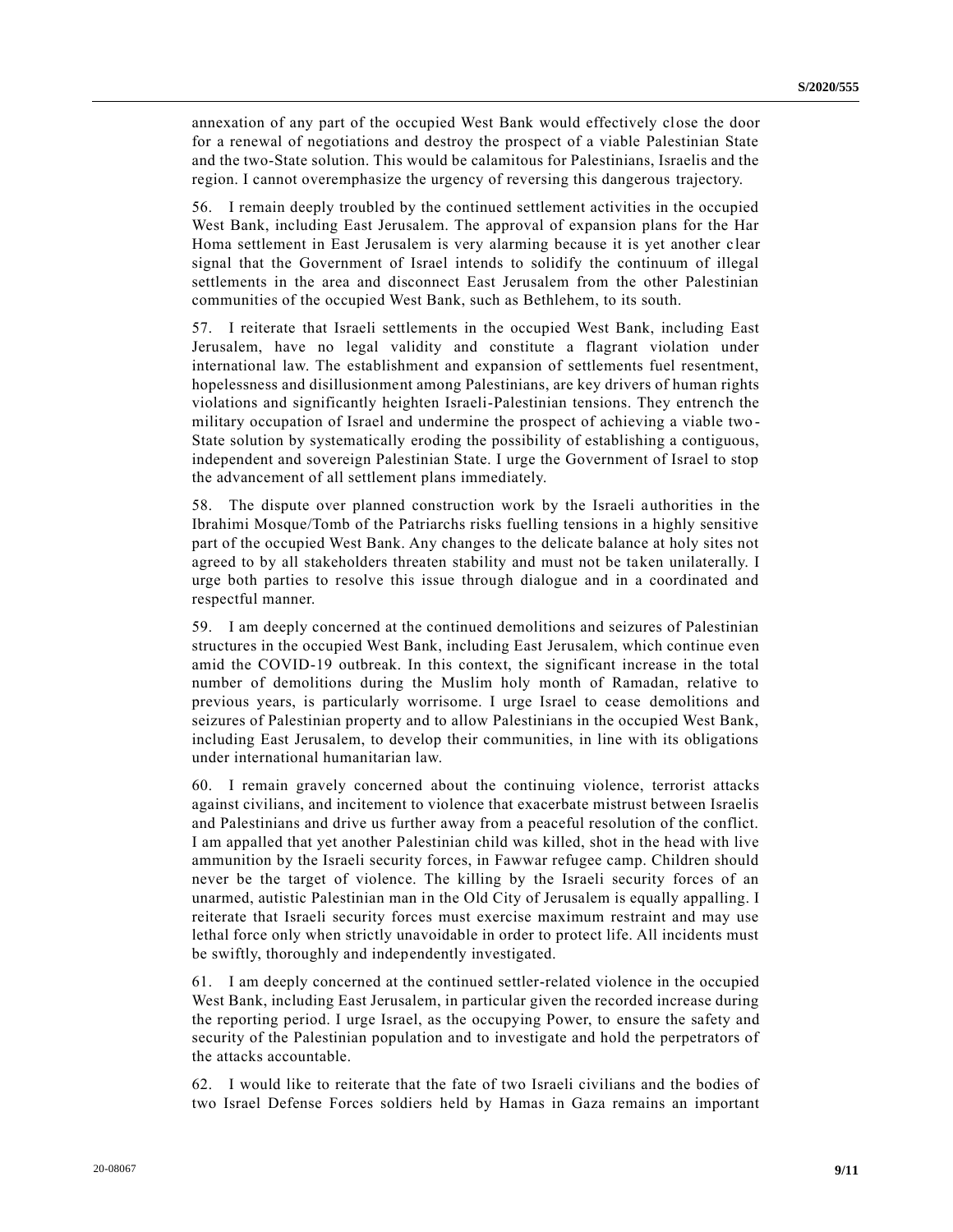humanitarian concern. I call upon Hamas to provide full information on them, as required by international humanitarian law.

63. I also remain deeply concerned at the continued Israeli practice of holding the bodies of killed Palestinians and call on Israel to return withheld bodies to their families, in line with its obligations under international humanitarian law.

64. The United Nations response to COVID-19 in the Occupied Palestinian Territory has been swift and effective and has directly supported the Palestinian Government's own efforts. The humanitarian country team's inter-agency response plan, the soon-to-be-released United Nations country team development system response plan, as well as the Palestinian Government's own response plans urgently need donor support. I commend Israeli-Palestinian cooperation to respond to and mitigate the impact of the COVID-19 crisis in Gaza and the West Bank. This was largely focused on facilitating the delivery of medical assistance, but also extended to other areas, including specific steps to arrest the economic impact of the crisis.

65. I welcome the \$233 million soft-loan agreement between the parties, as secured by future Palestinian clearance revenues, which Israel collects. This was intended to provide a critical fiscal lifeline for the Palestinian Authority, particularly with respect to addressing the socioeconomic consequences of the COVID-19 pandemic. However, this lifeline has to be combined with a long-term response, a strategic shift by Israel in its economic relations with the Authority and a meaningful reform effort by the Palestinians. Working with its international partners, the Authority must also adopt emergency budget measures to address the pandemic, along the lines outlined by the World Bank.

66. The Palestinian leadership announced that it considers itself absolved of all agreements and understandings with Israel and the United States. I am concerned that the enforcement of the Palestinian leadership's announcement could alter local dynamics and trigger instability across the Occupied Palestinian Territory and beyond. Particularly worrying is the decision to stop accepting clearance revenues that Israel collects on behalf of the Palestinian Authority. Given the economic uncertainty caused by the COVID-19 pandemic and the reduced donor support, this decision only contributes to the hardship of the Palestinian people. It is critical that humanitarian and other assistance not be delayed or stopped as a result of such policies. The Israeli-Palestinian conflict has been marked by periods of extreme violence, but never before has the risk of escalation been accompanied by a political horizon so distant, an economic situation so fragile and a region so volatile.

67. I remain seriously concerned about the fragile situation in Gaza and the immense suffering of its people. The risk of a major escalation remains. I take this opportunity to reiterate that no amount of humanitarian or economic support on its own will address the challenges in Gaza. These ultimately require political solutions and the political will to pursue them. Taking into consideration its legitimate security concerns, I urge Israel to ease the restrictions on the movement of goods and peo ple to and from Gaza, with the goal of ultimately lifting them. Only by fully lifting the debilitating closures, in line with Security Council resolution [1860 \(2009\),](https://undocs.org/en/S/RES/1860(2009)) can we hope to sustainably resolve the humanitarian crisis. The indiscriminate launching of rockets and mortars towards Israeli civilian population centres is prohibited by international humanitarian law, and Palestinian militants must cease this practice immediately.

68. Discussions on holding Palestinian general elections should continue. If held, these would be the first since 2006, renewing the legitimacy of national institutions. The international community should support this process, with a view to encouraging national unity rather than division.